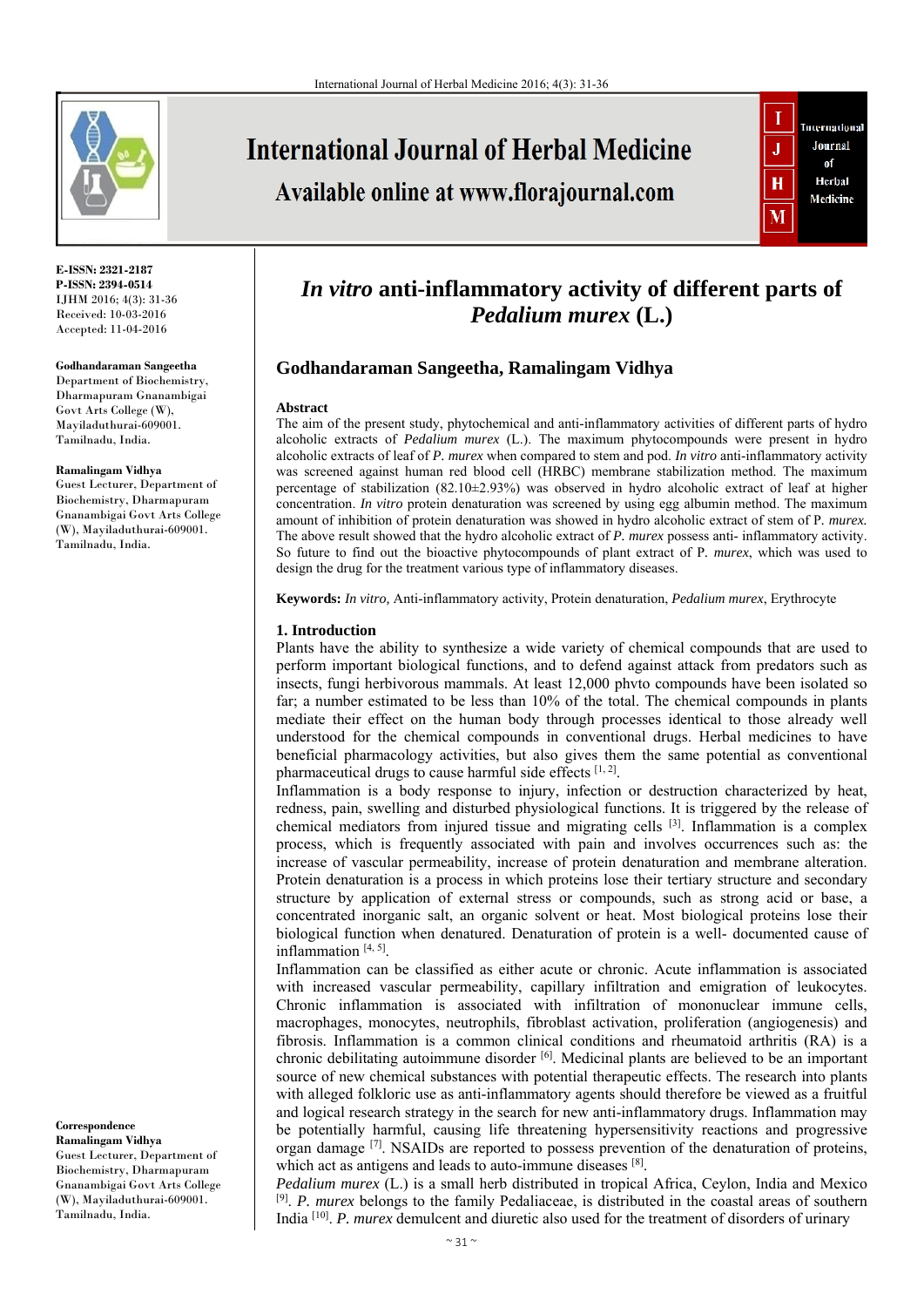Systems such as gonorrhea, dysuria, incontinence of urine, etc. [11, 12]. Pharmacognostical study of the leaves of the plant was reported [13]. It contains alkaloids, a greenish fatty oil, small amount of resin and ash. Fruit contains a mucilaginous alkaloid, fat, resin, and gum. Caffeic acid, cumaricacid daucosterol, acid, hepatatriacontonic acid [14], vanillic acid [15], ursolic acid and sitosterol were isolated from this plant. Flavonoids, triterpenoids, steroids, lipids, fatty acids, phenolic acids, amino acids and carbohydrates of *Pedalium murex* were reported [16]. Pharmacological activities of plant possess anti-bacterial  $[17]$ , anti-microbial  $[18]$ , anti-oxidant  $[19]$ , aphrodisiac  $[20]$ , anti hyperlipidemic  $[21]$ , nephro protective  $[22]$ , anti-inflammatory  $[23]$ , anti-ulcer  $[24]$  and anti-diabetic  $[25]$ studies. Hence an attempt was made to evaluate the phytochemical properties and *in vitro* anti-inflammatory activities of *P. murex*.

## **2. Materials and methods**

### **2.1 Collection of plant material**

The different parts of *Pedalium murex* (L) were collected from in and around from ponsai, Nagapattinam (District), Tamilnadu, India during December 2015. The stem, leaf and pod of *Pedalium murex* (L.) were air dried at room temperature for 3 weeks. The dried parts were later ground well to powder.

### **2.2 Hydro alcoholic extract**

20 g of plant powder materials was soaked with 200 ml of solvent in a sealed container for 3 days. Then the mixture was filtered through a Whatman no. 1 filter paper. Crude extract were obtained by evaporating the solvent in a water bath at low temperature (40-50 ºC) and stored in a refrigerator at 4 ºC – 8 ºC. Paste from of the extract obtained was subjected to screening test.

#### **2.3 Qualitative phytochemical analysis (Sofowara, 1993)**

The preliminary chemical tests were carried out for the extracts of *Pedalium murex* (stem, leaf and pod) to identify the presence of various phytoconstituents.

### **Detection of Carbohydrate**

### **Fehling's test**

One ml of extract was boiled on water bath with 1 ml each of Fehling solutions A and B. The color change was observed. A red precipitates indicated presence of sugar.

#### **Barfoed's test**

To 1 ml of extract, 1 ml of Barfoed's reagent was added and heated on a boiling water bath for 2 minutes. The color change was noted and recorded. A red precipitates indicated presence of sugar.

#### **Benedict's test**

To 0.5 ml of extract, 0.5 ml of Benedict's reagent was added. The mixture is heated on a boiling water bath for 2minutes and the result was observed. A red precipitates indicated presence of sugar.

#### **Detection of Phenols Lead acetate test**

The extract (5 mg) was dissolved in distilled water and 3 ml of 10% lead acetate solution was added. A bulky white precipitates indicated the presence of phenols.

#### **Detection of Tannins Ferric chloride test**

The extract (5 mg) was dissolved in 5 ml of distilled water and few drops of neutral 5% ferric chloride solution were added. The formation of blue green color indicated the presence of tannins.

### **Detection of flavonoids**

An aqueous solution of the extract was treated with ammonium hydroxide solution. The yellow fluorescence indicated the presence of flavonoids.

### **Detection of Saponins**

Distilled water 2ml was added of each plant extracts and shaken in a graduated cylinder for 15 mins lengthwise. Formation of 1cm foam indicates the presence of saponins.

### **Detection of Glycosides**

### **Legal's test**

Chloroform (3ml) and ammonia solution (10%) was added to 2ml plant extract. Formation of pink color indicated the presence of glycosides.

### **Detection of Terpenoids**

Chloroform (2ml) and concentrated sulphuric acid was added carefully to 0.5 ml of extract. Formation of red brown color at the interface indicated the presence of terpenoid.

### **Detection of Alkaloids**

About 50 mg of solvent free extract was stirred with 3 ml of dilute hydrochloric acid and then filtered thoroughly. The filtrate was tested carefully with various alkaloid reagents as follows:

### **Mayer's test**

To a 1 ml of filtrate, few drops of Mayer's reagent are added by the side of the test tube. The white or creamy precipitate indicated test as positive.

### **Wagner's test**

To a 1 ml of filtrate, few drops of Wagner's reagent are added by the side of the test tube. The color change was observed. A reddish-brown precipitates confirms the test as positive.

### **Dragendorff's test**

To a 1 ml of filtrate, 2 ml of Dragendorff's reagent are added and the result was observed carefully. A prominent yellow precipitate confirms the test as positive

### **Detection of steroids**

To 0.5 ml of the plant extract equal volume of chloroform was added and subjected with few drops of concentrated sulphuric acid. Appearance of brown ring indicates the presence of steroids.

#### **Detection of coumarins**

10% NaOH (1ml) was added to 1 ml of the plant extracts formation of yellow color indicated presence of coumarins.

### **Detection of Quinone**

Concentrated sulphuric acid (1ml) was added to 1ml of each of the plant extract. Formation of red color indicated the presence of Quinones.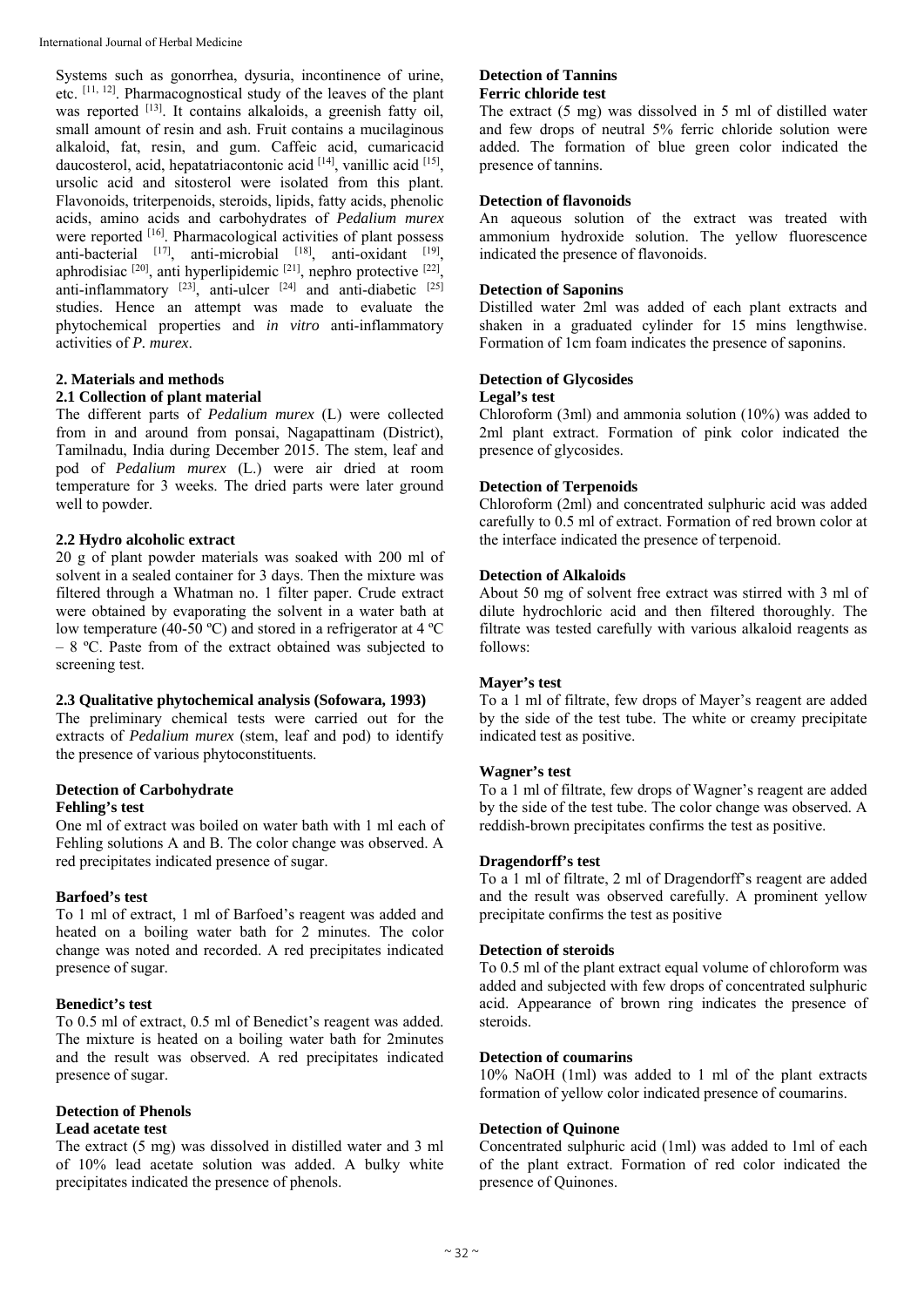#### **Detection of Phlobatannins**

Few drops of 10% ammonia solution were added to 0.5 ml of root extract. Appearance of pink color precipitates indicated the presence of phlobatannins.

#### **Detection of Anthraquinones**

Few drops of 2% HCL were added to 0.5 ml of seed extract. Appearance of red color precipitate indicated presence of anthraquinones.

#### **2.4** *In vitro* **anti-inflammatory activity**

The activity was carried out by the method of Gandhisan *et al*., [26]**.** The blood was collected from healthy human volunteer who had not taken any NSAIDS for 2 weeks prior to the experiment and mixed with equal volume of Alsever solution(2% dextrose, 0.8% sodium citrate, 0.5% citric acid and 0.42% NaCl) and centrifuged at 3,000 rpm. The 10% packed cells were washed with isosaline. Various concentrations of extracts were prepared (200,400,600, 800 and 1000µg/ml) using distilled water and 1 ml of plant extracts, 1 ml of phosphate buffer, 2 ml hypo saline and 0.5 ml of HRBC suspension were added. It was incubated at 37<sup>0</sup>C for 30 min and centrifuged at 3,000 rpm for 20 min and the hemoglobin content of the supernatant solution was estimated by spectrophotometrically at 560 nm. Diclofenac (1 mg/ml) was used as reference standard drug and a control was prepared by omitting the extracts. The percentage of HRBC membrane stabilization or protection was calculated by using the following Formula,

$$
\%\ \text{protein} = 100 - \overbrace{\text{Optical density of drug treated sample}}^{\text{Optical density of drug treated sample}} \times 100
$$

#### **2.5 Protein denaturation method**

*In vitro* protein denaturation was adopted by Sakat *et al*. [27]. The anti-inflammatory activity of Pedalium *murex* (pod, seed and leaf) was studied by using inhibition of protein denaturation method. The reaction mixture (5ml) consist of 0.2 ml of egg albumin (from fresh hen's egg), 2.8ml phosphate buffered saline (pH: 6.4) and 2ml of varying concentration of plant extracts. Similar volume of double distilled water served as control. Then the mixtures were incubated at  $37\pm2$  °C in an incubator for 15 minutes and then heated at 70 °C for 5 minutes. After cooling, their absorbance was measured at 660nm by using vehicle as blank. Diclofenac at the final concentration of (1mg/ml) was used as reference drug and treated similarly for determination of absorbance.

The Percentage inhibition of protein denaturation was calculated as follows:

(Abs Control - Abs Sample)

Percentage inhibition  $=-$  X 100

Abs Control

**3. Results** 

### **3.1 Phytochemical analysis**

The different parts of *pedalium murex* (L.) in hydro alcoholic extract was showed the presence of carbohydrates, glycosides, phenols, tannins, flavanoids, saponins, trepenoids, alkaloids, steroids, cumarins and quinone. Where as absence of phlabatannins and anthraquinone in all the parts of plant extracts.

| Table 1: Phytochemical screening of Pedalium murex Linn. in |  |
|-------------------------------------------------------------|--|
| different extracts                                          |  |

| <b>Name of the Phytocompounds</b> | Hydro alcoholic extracts |          |          |
|-----------------------------------|--------------------------|----------|----------|
|                                   | <b>Stem</b>              | Leaf     | Pod      |
| Carbohydrates                     | $^{+++}$                 | $^{+++}$ | $^{+++}$ |
| Phenols                           | $+++$                    | $++$     | $++$     |
| Tannins                           | $++$                     | $+++$    | $^{+}$   |
| Flavonoids                        | $^{++}$                  | $^{++}$  | $^{+++}$ |
| Saponins                          | $+++$                    | $+++$    | $+$      |
| Glycosides                        | $^{+}$                   | $++$     | $^{++}$  |
| Trepenoids                        | $^{+++}$                 | $+++$    | $++$     |
| Alkaloids                         | $+++$                    | $^{+++}$ | $++$     |
| Steroids                          | $++$                     | $^{+++}$ | $^{+++}$ |
| Cumarins                          | $++$                     | $+$      | $^{+++}$ |
| Ouinone                           | $^{+++}$                 | $^{+++}$ | $^{+++}$ |
| Phlabatannins                     |                          |          |          |
| Anthraquinone                     |                          |          |          |

Highly  $(++)$ ; Moderate  $(++)$ ; Mild  $(+)$ ; Absence  $(-)$ ; present  $(+)$ 

#### **3.2 Anti-inflammatory activity**

In our study, absorbance of hemoglobin was determined in HRBC membrane stabilization method. The hemoglobin is released as a result of lyses of RBC membrane, due to less stabilization of membrane. The plant extracts exhibited membrane stabilization activity by hypotonic induced lyses of erythrocyte membrane. The research is based on to evaluate for newer anti-inflammatory agents from herbal medicine with potent activity and lesser side effect substitutes for drugs. The effect of hydro alcoholic extracts of different parts (leaf, stem and pod) of *Pedalium murex* on stabilization of RBC membrane is shown in table 2 and figure-1. The maximum percentage of stabilization was showed in hydro alcoholic extract of leaf 82.10±2.93% at 1000µg/ml as compared of other parts of *P. murex*. The minimum protection (19.16±3.04%) was observed in pod extract of *P. murex* at the 200µg/ml. It possess significant anti-inflammatory activity comparable with standard drug diclofenac sodium reference.

**Table 2:** *In vitro* anti-inflammatory activity of hydro alcoholic extracts of *P. murex*

| Name of the Parts          |                  | Concentration of plant extracts / % anti-inflammatory activity |                  |                   |                   |
|----------------------------|------------------|----------------------------------------------------------------|------------------|-------------------|-------------------|
|                            | $200 \mu g$      | $400 \text{ µg}$                                               | $600 \mu g$      | $800 \mu g$       | $1000 \mu g$      |
| Pod                        | $19.16 \pm 3.04$ | $29.02\pm1.51$                                                 | $36.55 \pm 2.40$ | $43.00 \pm 3.37$  | $65.85 \pm 10.61$ |
| <b>Stem</b>                | $23.52\pm4.38$   | $33.33\pm4.04$                                                 | $45.08\pm1.46$   | $56.87 \pm 5.38$  | $73.16 \pm 3.63$  |
| Leaf                       | $32.25 \pm 2.40$ | $42.15 \pm 3.97$                                               | $51.95 \pm 5.72$ | $65.03 \pm 10.61$ | $82.10 \pm 2.93$  |
| Diclofenac Sodium (1mg/ml) | $42.14 \pm 2.00$ | $53.13\pm4.08$                                                 | $62.52\pm5.01$   | $73.17 \pm 7.43$  | $77.40 \pm 2.69$  |

Values are expressed in mean  $\pm$  SE of 3 replicates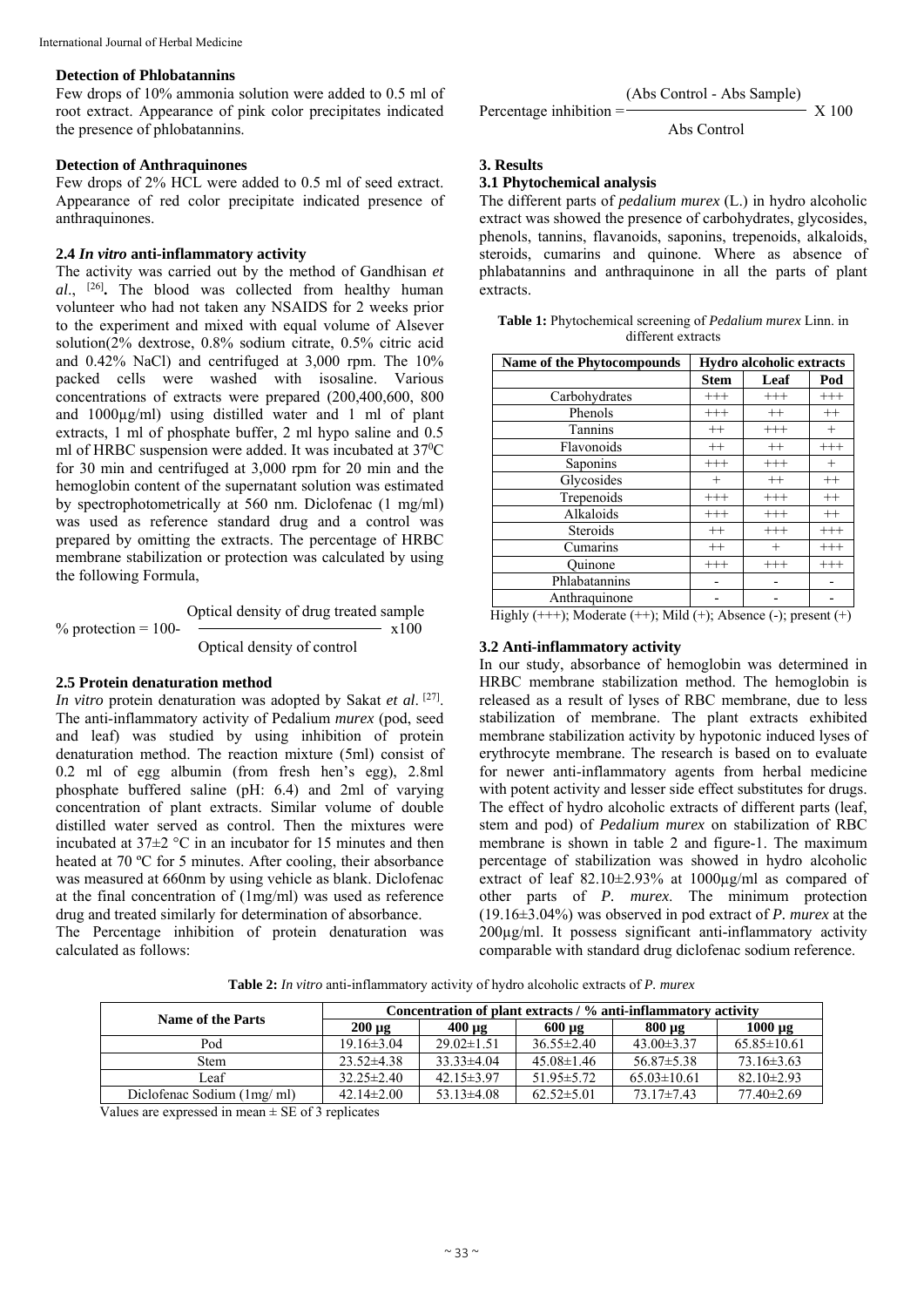

**Fig 1:** *In vitro* anti-inflammatory activity of hydro alcoholic extracts of *P. murex.*

#### **3.3 Protein denaturation method**

Protein denaturation means loses of biological properties of protein molecules. Denaturation of proteins is responsible for the cause of inflammation is conditions like rheumatoid arthritis, diabetes, cancer etc. Hence by, prevention of protein denaturation may also help in preventing inflammatory conditions. The present study showed the *in vitro* anti-Inflammatory activity of hydro alcoholic extract of different parts *P. murex* on inhibiting denaturation of proteins is shown in table 3 and figure-2. Maximum inhibition of 70.43±0.85% was observed in stem extract of *P. murex* at the concentration of 1000 $\mu$ g/ml. The minimum inhibition of 31.51 $\pm$ 0.88% was showed in leaf extract at the concentration of  $200\mu\text{g/ml}$ .

**Table 3:** *In vitro* protein denaturation of hydro alcoholic extracts of *P. murex* 

| Name of the parts          | Concentration of plant extracts / % Protein denaturation |                  |                  |                   |                  |
|----------------------------|----------------------------------------------------------|------------------|------------------|-------------------|------------------|
|                            | $200\mu$ g                                               | $400 \text{ µg}$ | $600 \mu g$      | $800 \mu g$       | $1000 \mu g$     |
| Pod                        | $36.58 \pm 0.90$                                         | $46.87 \pm 5.95$ | $55.24\pm4.35$   | $61.45 \pm 2.54$  | $68.83 \pm 5.17$ |
| <b>Stem</b>                | $37.75 \pm 5.00$                                         | $40.81 \pm 5.00$ | $54.08\pm0.83$   | $62.22 \pm 0.83$  | $70.43 \pm 0.85$ |
| Leaf                       | $31.51 \pm 0.88$                                         | $38.04\pm0.88$   | $42.38 \pm 0.97$ | $54.34 \pm 1.77$  | $61.93 \pm 0.90$ |
| Diclofenac sodium (1mg/ml) | $27.23 \pm 2.56$                                         | $36.10\pm2.46$   | $45.55 \pm 1.99$ | $60.57 \pm 18.97$ | $73.38 \pm 2.31$ |

Values are expressed in mean  $\pm$  SE of 3 replicates



**Fig 2:** *In vitro* protein denaturation of hydro alcoholic extracts of *P. murex*.

#### **4. Discussion**

Herbal medicine is the use of plant extracts to treat various types of diseases. Medicinal plants exist in many local varieties depending on the regional flora [28, 29]. Many modern drugs were originally extracted from plant sources, they are now made synthetically, and many other drugs are descended from plant substances [30, 31].

The preliminary phytochemical screening tests may be useful in the detection of the bioactive phytocompounds may lead to the discovery and development drugs. Further, these tests facilitate their quantitative estimation and qualitative separation of pharmacological active phytochemical compounds [32]. Phytochemical investigations on the *P. murex* revealed the presence of various phytoconstituents such as triterpenoids, fatty acids, steroids, flavonoids, tannins, saponins, vitamins, proteins, sugars, vanillin, ursolic acid [33, 34, 35, 36]. These phytochemicals have various health benefits such as antioxidant, anti-microbial, anti-inflammatory, cancer preventive, anti-diabetic and anti-hypertensive effect [37, 38]. The secondary metabolites (phytochemicals) and other chemical constituents of medicinal plants account for their medicinal value. For example, saponins have hypotensive and cardio-depressant properties [39]. Glycosides are naturally cardioactive drugs used in the treatment of coggestive heart failure and cardiac arrhythmia [40**]** . It has been reported that steroidal constituents found in the *P. murex* possess fertility

potentiating properties, and they have been found to be useful in the treatment of impotence [41].

Inflammation is a complex biological response of vascular tissue to harmful stimuli, pathogens, irritants characterized by redness, warmth, swelling and pain [42]. Prolonged inflammation leads to the rheumatoid arthritis, atherosclerosis, hay fever, ischemic heart diseases [43,44,45] and inflammation is a common manifestation of infectious diseases like leprosy, tuberculosis, syphilis, asthma, inflammatory bowel syndrome, nephritis, vasculitis, celiac diseases, auto-immune diseases etc [46]. The erythrocyte membrane is analogous to the liposomal membrane [47] and its stabilization indicates that the extract may also inhibit the degradation. The stabilization of liposomal membrane is crucial point in limiting the inflammatory response via inhibiting the release of liposomal constituents of activated neutrophil.

Denaturation of proteins is a well-documented cause of inflammation. The inflammatory drugs (salicylic acid, phenylbutazone etc) have shown dose dependent ability to thermally induced protein denaturation [48]. The denaturation is used loosely to designate the change of proteins from a soluble to an insoluble form brought about by a large variety of chemical and physical agents, including acids, alkalies, alcohol, acetone, salts of heavy metals and dyes [49], and heat, light, and pressure [50]. Chick and Martin consider heat denaturation as a reaction between protein and water which implies in all probability a hydrolysis [51].

Some literature reported that denaturation of protein is one of the cause of rheumatoid arthritis  $[52, 53]$  due to the production of auto-antigens in certain rheumatic diseases. It may be cause to *in vitro* denaturation of proteins. Mechanism of denaturation is involved in alteration of electrostatic force, hydrogen, hydrophobic and disulphide bonds. Several author anti-inflammatory drugs have shown dose dependent ability to inhibit the thermally induced protein denaturation [54].

Similar results were observed from many reports from plant extract [55]. The extracts may possibly inhibit the release of lysosomal content of neutrophils at the site of inflammation. These neutrophils lysosomal constituents include bactericidal enzymes and proteinases, which upon extracellular release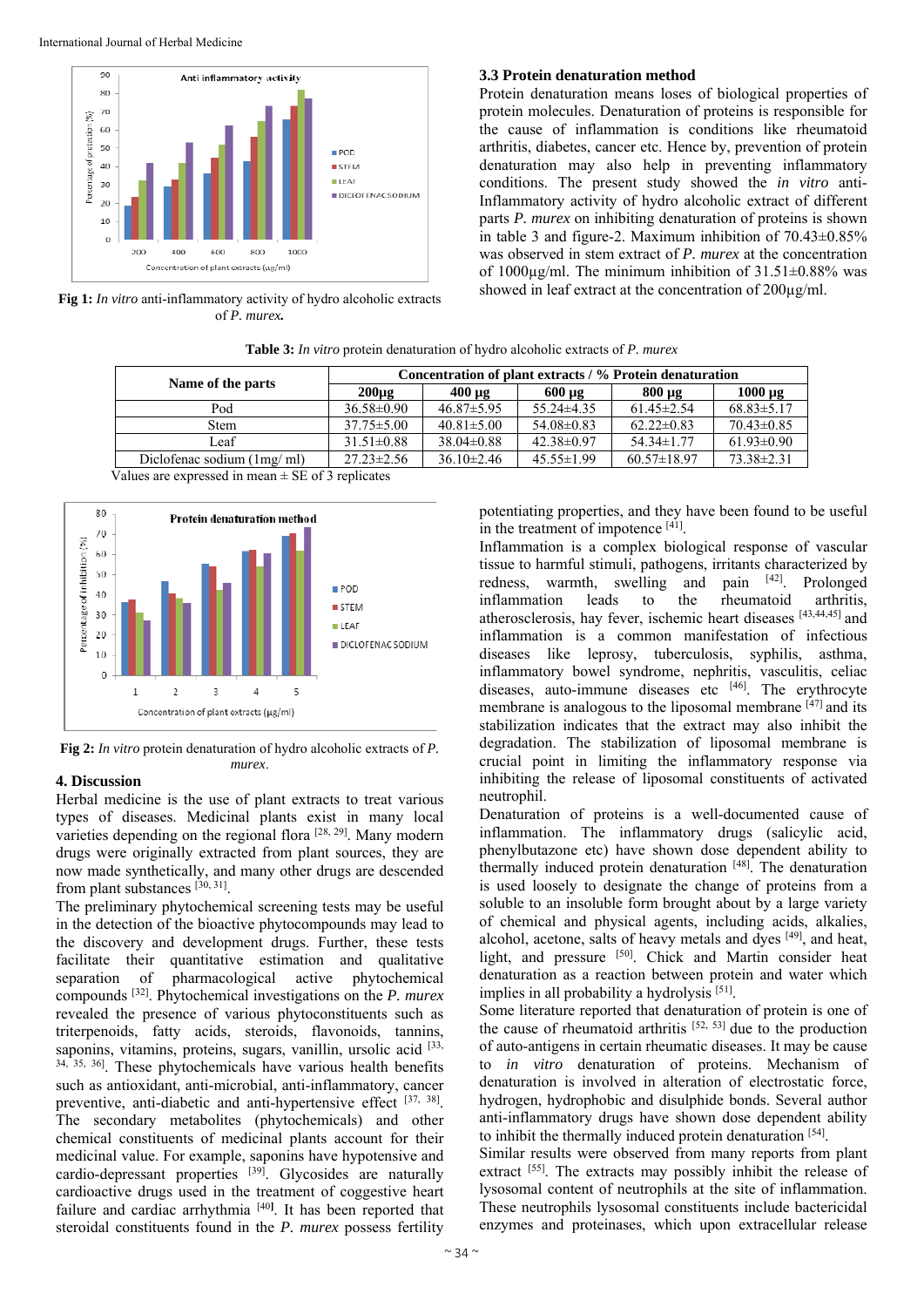cause further tissue inflammation and damage [47]. The precise mechanism of this membrane stabilization is yet to be elucidated, it is possible that the *P. murex* produce this effect surface area/volume ratio of the cells, which could be brought about by an expansion of membrane or the shrinkage of cells and an interaction with membrane protein [56].

The results of present study, phytochemical analysis of different parts of *Pedalium murex* revealed the presence of various bioactive phytochemical compounds was found in hydro alcoholic extracts. *In vitro* anti-inflammatory activity of hydroalcoholic extracts of *P. murex* (pod, leaf and stem) were screened against HRBC membrane and protein denaturation against egg albumin. The hydro alcoholic extract of different parts of *P. murex* showed significantly higher antiinflammatory activity at increasing concentration. It may due to the presence of active principles of phytocompounds such as flavonoids and triterpenoids and related polyphenols may responsible for this anti-inflammatory activity. Hence, *P. murex* can be used as an anti-inflammatory agent. The investigation is based on the need for anti-inflammatory agents from natural sources with potent activity and lesser side effects as substitutes for chemical therapeutics.

#### **5. Conclusions**

The results of present study, phytochemical analysis of different parts of *Pedalium murex* revealed the presence of various bioactive phytochemical compounds was found in hydro alcoholic extracts. *In vitro* anti-inflammatory activity of hydroalcoholic extracts of *P. murex* (pod, leaf and stem) were screened against HRBC membrane and protein denaturation against egg albumin. The hydro alcoholic extract of different parts of *P. murex* showed significantly higher antiinflammatory activity at increasing concentration. It may due to the presence of active principles of phytocompounds such as flavonoids and triterpenoids and related polyphenols may responsible for this anti-inflammatory activity. Hence, *P. murex* can be used as a anti-inflammatory agent. The investigation is based on the need for anti-inflammatory agents from natural sources with potent activity and lesser side effects as substitutes for chemical therapeutics.

#### **6. Acknowledgments**

The authors wish to acknowledge our gratitude Dr. A. Malarvizhi, Asst. Professor, Head and Department of Biochemistry, D.G. Government Arts College (W) Mayiladuthrai for the facilities extended to complete this research work.

#### **7. References**

- 1. Tapsell LC, Hemphill I, Cobiac L. *et al* Health benefits of herbs and spices the past, the present, the future, Med. J. Aust, (4 Suppl). 2006;185: S4-24.
- 2. Lai PK, Roy J. Antimicrobial and chemopreventive properties of herbs and spices, Curr Med Chem. June. 2004; 11(11):1451-60.
- 3. Herbal Gram *et al*. Reliable herbal medicine information, The American Botanical Council.1997; 40:21.
- 4. Leelaprakash G, Mohan Dass S. *In vitro* antiinflammatory activity of methanol extract of *Enicostemma axillare,* International Journal of Drug Development & Research. 2010; 3:189-196.
- 5. Ingle PV, Patel DM. C-reactive protein in various disease condition – an overview, Asian J Pharm Clin Res. 2011; 4(1):9-13.
- 6. Nadkarni AK. Indian Materia Medica, Popular Press Bldg. 2000.
- 7. Robbins, Cotron, Vinay K, Abdul KA, Nelson F. Pathologic Basis of Disease, Elsevier publication, seventh edition. 2008; 47-53.
- 8. Mizushima Y. Screening test for anti-rheumatic drugs, Lancet. 1966, 2:443.
- 9. The Wealth of India, Raw materials, Publications & information directorate, CSIR, New Delhi. 1966; 7:284.
- 10. Nadkarani KM. Indian Materia Medica, 3rd Edn. popular prakashan, Bombay. 1982, 2.
- 11. Chopra PN, Nayar SL, Chopra JC. Glossary of Indian medicinal plants, National institute of science communication (CSIR), New Delhi. 1999.
- 12. Shukla VN, Khanuja SPS. Chemical, Pharmacological and Botanical studies on *Pedalium murex*. Journal of Medicinal and Aromatic Plant Sciences. 2004; 26:64-69.
- 13. Das VS, Phenolic acid in members of pedaliaceae, Current science. 1966; 35:160
- 14. Bedigian D, Harlan JR. Sesamin, Sesamolin and other origin of sesame, Biochemical system of Ecology*.* 1985; 13(2):133-139.
- 15. Mithal BM, Sagar SC. Study of *Pedalium murex* gum (Ethoxy gum). Indian Journal of Pharmacy*.* 1974; 36:33.
- 16. Khanuja SPS, Shukla YN. Chrmical, pharmacological and botanical studies on *Pedalium murex*, Journal of Medicinal and Aromatic plant Sciences. 2004; 26(1):64- 69.
- 17. Sermakkani Muruganantham. Evaluation of phyto chemical and Anti-bacterial activity of *Pedalium murex*  linn, IRJP*.* 2011; 2(3):131-134.
- 18. Shelke TT, Bhaskar VH, Adkar PP, Jha U, Oswal RJ. Anti-microbial activities of *Pedalium murex* Linn on microbial pathogens, International journal of research in Ayurveda, Pharmacy*.* 2011; 2(4):1255-1257.
- 19. Madhu Babu A, Srinivas P, Venkatesh Warulu L, Anil Kumar CH. Antioxidant activity of *Pedalium murex* fruits in carbon tetra chloride- induced hepatopathy in rats, International Journal of Pharma and Bio Science*.*  2011; 2(1):622-628.
- 20. Hemalatha S, Patel DK, Kumar R, Laloo D, Sairam K. Aphrodisiac activity of ethanolic extract of *Pedalium murex* Linn fruit, Asian Pacific Journal of Tropical Biomedicine*.* 2012, 1-4.
- 21. Mukundh N, Balasubramanian P, Muralidharan G. Anti hyperlipidemic Activity of *Pedalium murex* (Linn). Fruits on High Fat Diet Fed Rats, International journal of pharmacology. 2008; 310-313.
- 22. Sreedevi A, Jyothi Prasanna Latha Y, Bharathi K. Protective Effect of Fruits of Pedalium *murex* against Gentamicin induced Nephrotoxicity in rats. Int. j Drug Dev & Res*.* 2011; 2(2):40-46.
- 23. Parimala Devi B, Davidraj C, Tamil Chelvan N, Rama subramaniaraja R. Evaluation of Anti-inflammatory Activity of Methanol Extract of *Abutilon indicum* and *Pedalium murex*- A Comparative Study, Journal of Pharmacy Research*.* 2010; 3(10):2425-2426.
- 24. David Banji, Jaideep Singh, Otilia JF, Banji, Shanthamurthy M. Scrutinizing the aqueous extract of leaves of *Pedalium murex* for the Antiulcer activity in rats, Pak J Pharm Sci. 2010; 23(3):295-299.
- 25. Ravi kumar R, Krishnamoorthy P. Anti-diabetic effect of *Pedalium murex* Effect on Lipid peroxidation in alloxan induced diabetes, IJRAP. 2011; 2(3):816-821.
- 26. Gandhidasan R, Thamaraichelvan A, Baburaj S. Anti-